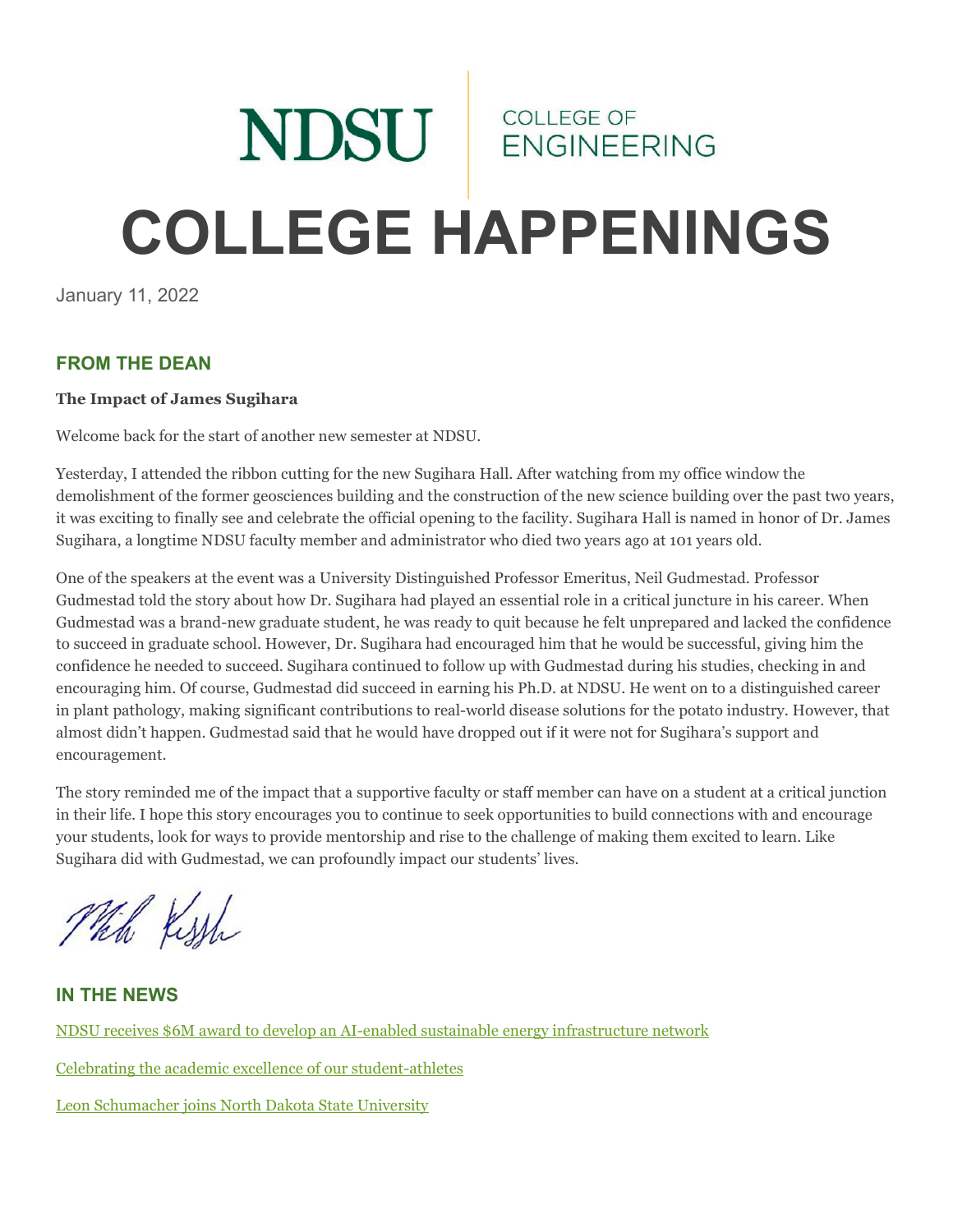#### **CONGRATULATIONS**

Please let *[College Happenings](mailto:kyle.bosch@ndsu.edu)* know about honors, awards, new grants and other announcements so we can share them with other faculty and staff.

## **UPCOMING EVENTS**

Wednesday, January 26, **Project Implicit**. The ADVANCE Partnership Project is hosting a virtual session on implicit bias presented by Sylvia Perry, Associate Professor of Psychology at Northwestern University from Project Implicit. 11 a.m.  $-12:30$  p.m. [Register Here.](https://docs.google.com/forms/d/1bxjD1Bh2yzM43LQlSHdjuiHT0ffsW6JKwVuvfQ1-SLw/viewform?edit_requested=true)

# **SAFE ZONE TRAINING**

The Office of the Vice Provost for Faculty and Equity will be offering the Safe Zone Training series. Safe Zone is a program designed to educate people about sexual orientation and gender identity/expression issues, create a visible network of Allies to provide support to the NDSU lesbian, gay, bisexual, transgender, queer, and questioning (LGBTQ+) community, and provide accurate information about sexual orientation and gender identity/expression diversity, issues, and resources within the community.

Dates offered:

- Level 1 "Becoming an Ally", February 22, 2022, from 10:00 am-noon in the Sahnish room
- Level 2 "Gender Identity and Expression", March 1, 2022, from 10:00 am-noon in the Sahnish room
- Level 3 "Upstander", March 8, 2022, from 10:00 am-11:30 am in the Sahnish room

To Register please go to the following link: https://www.ndsu.edu/equity/prevention education/

#### **CULTURAL AND CULTURAL DIVERSITY TRAININGS**

The Office of the Vice Provost for Faculty and Equity will be offering a series of the Cultural and Cultural Diversity Trainings as part of the Community of Respect series. The objective of the Community of Respect seminars are to teach individual participants about cultural differences and to encourage them to think critically about the impact of their cultural values in their relationships with others.

Dates offered will be:

- Module 1 Cultural and Cultural Diversity, February 3 from 9:00 am -11:00 am in the Sahnish room in the Memorial Union (formally the Arikara room)
- Module 2, Redefining Diversity, February 10 from 9:00 am- 11:00 am in the Sahnish room in the Memorial Union (formally the Arikara room)
- Module 3, Microaggressions, February 17 from 9:00 am- 11:00 in the Sahnish room in the Memorial Union (formally the Arikara room)
- Module 4, Confronting Bias, February 24 from 9:00 am- 10:30 am in the Sahnish room in the Memorial Union (formally the Arikara room)

To Register go to the following link: [https://www.ndsu.edu/equity/prevention\\_education/](https://www.ndsu.edu/equity/prevention_education/)

#### **SUMMER UNDERGRADUATE BIOMEDICAL RESEARCH PROGRAM**

The NDSU Office of Research and Creative Activity (RCA) is seeking faculty mentors and research projects for a summer undergraduate biomedical research program. The program's participants will be undergraduate students attending colleges and universities in North Dakota. Funded by the North Dakota IDeA Network of Biomedical Research Excellence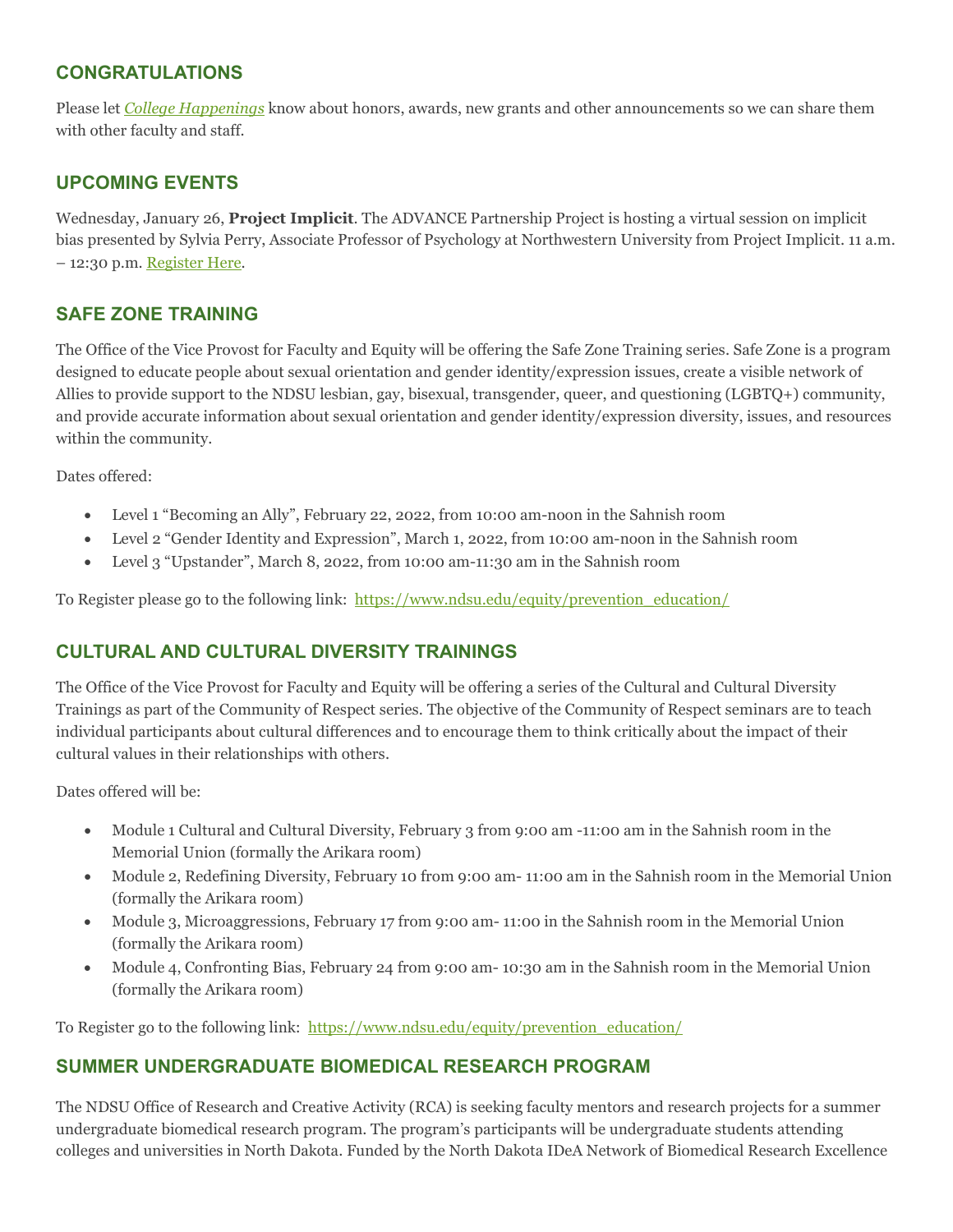(ND INBRE), the program's goal is to expose the state's undergraduate STEM major students to careers in the biomedical sciences.

The 10-week program will run from May 31, 2022 to August 5, 2022. Participating students are expected to conduct research independently for approximately 40 hours per week, participate in weekly mentoring by faculty and project leaders, and attend workshops, trainings, and other activities organized by the RCA office. Through the funds received from the grant, the RCA office will cover the following costs for each undergraduate researcher:

- Summer positions will pay \$15/hour. It is expected that students will work 40 hours per week.
- Funds up to \$500 will be available to purchase consumable research materials and for the use of NDSU core facilities.
- Student on-campus housing will be provided for non-NDSU students who would need to relocate to Fargo for the program.

*[Learn more and submit an application >>](https://www.ndsu.edu/research/for_students/summerbiomed2022/)*

### **PROGRAMMATIC REQUESTS**

Each year congressional delegations have the opportunity to submit programmatic funding requests for federal research programs. Programmatic requests are designed to add additional funding to federal agencies' budgets with the intent that a competitive funding opportunity will be released in connection with the funding increase.

NDSU's process for submitting requests for consideration is on the [RCA website.](https://ndsu.us19.list-manage.com/track/click?u=6c5d98a898bad27df38e6394a&id=7dd2ce9c42&e=ca813aff99) The deadline for FY2023 submissions to RCA is January 28, 2022. If anyone has questions about the process or would like to discuss a potential idea, please contact [ndsu.researchdev@ndsu.edu.](mailto:ndsu.researchdev@ndsu.edu)

#### **FUNDING OPPORTUNITIES**

#### **DoD ONR: Science & Technology for Advanced Manufacturing Projects**

The focus of this Broad Agency Announcement (BAA) [\[N00014-22-S-B002\]](https://ndsu.us19.list-manage.com/track/click?u=6c5d98a898bad27df38e6394a&id=a644c9402d&e=ca813aff99) is primarily on projects that continue to advance the systems engineering approach needed for the design, fabrication, and manufacture of structural components to address challenges in system weight, performance, affordability, and / or survivability. The foundation of this approach should include the integration of materials information, captured in computational tools, with engineering product performance analysis and manufacturing-process simulation termed commonly as Integrated Computational Materials Engineering (ICME). From this foundation it is expected the integration of manufacturing process information and product performance information utilizing the full range of engineering and analytical tools, processes, and principles to improve efficiency and effectiveness of their integrated approach. The intent is to bring together materials designers, materials suppliers, product designers, and manufacturers to collaborate on the design, production, and commercialization of novel affordable, manufacturable systems. Projects may include basic and applied research, technology and component development, and prototyping, but may also focus on manufacturing supply-chain technical support and integration, workforce development, and manufacturing education.

Prior to preparing proposals, potential offerors are strongly encouraged to contact the ONR technical point of contact identified for this program.

*This BAA will remain open through November 30, 2022*

#### **NSF: Faculty Early Career Development Program**

*CAREER*: The Faculty Early Career Development (CAREER) Program [\[NSF 20-525\]](https://ndsu.us19.list-manage.com/track/click?u=6c5d98a898bad27df38e6394a&id=7de21c60ac&e=ca813aff99) is a Foundation-wide activity that offers the National Science Foundation's most prestigious awards in support of early-career faculty who have the potential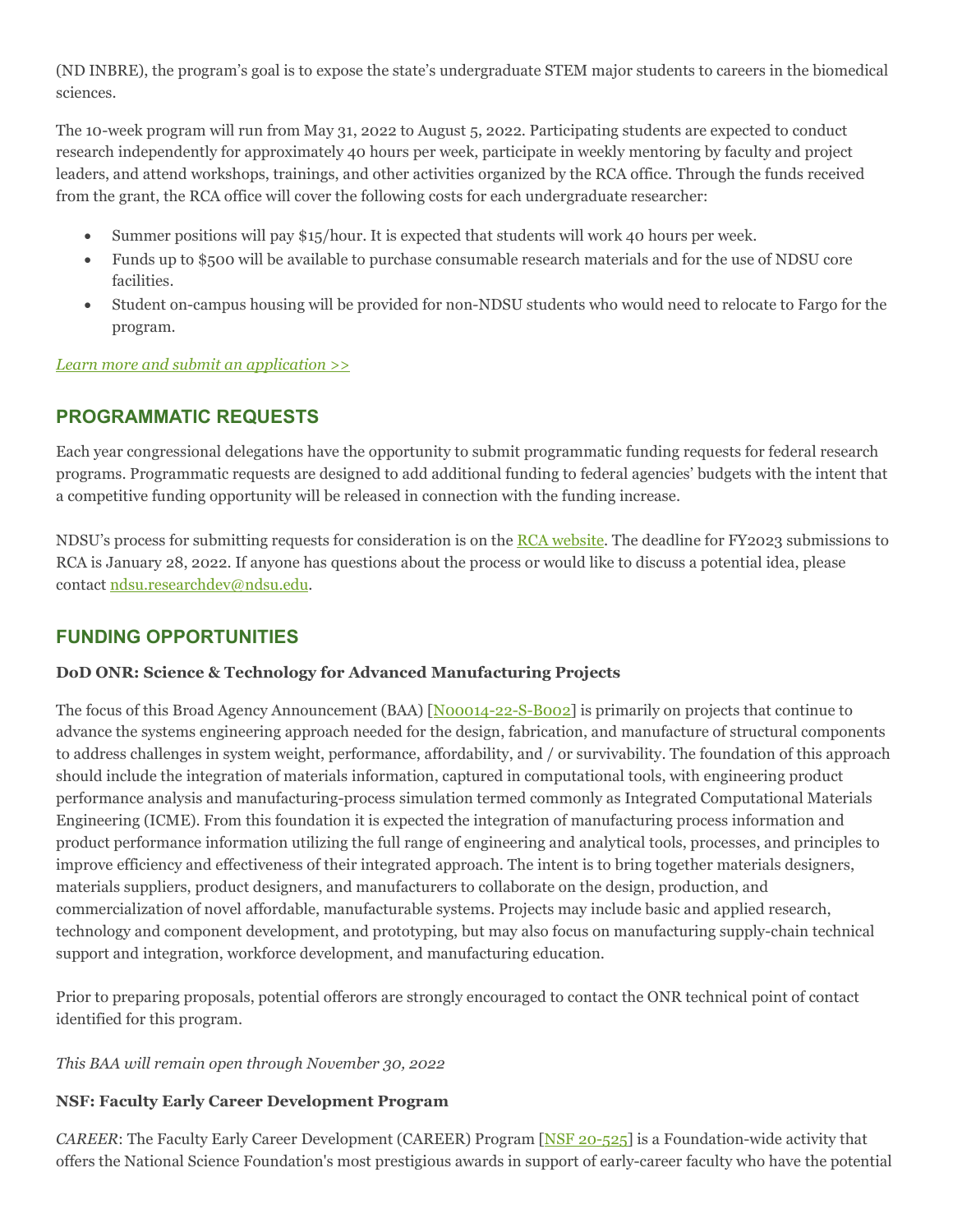to serve as academic role models in research and education and to lead advances in the mission of their department or organization. Activities pursued by early-career faculty should build a firm foundation for a lifetime of leadership in integrating education and research. NSF encourages submission of CAREER proposals from early-career faculty at all CAREER-eligible organizations and especially encourages women, members of underrepresented minority groups, and persons with disabilities to apply.

RCA is offering an NSF and CAREER Proposal Development Program during the 2022 Spring Semester*. [Learn more >>](https://ndsu.us19.list-manage.com/track/click?u=6c5d98a898bad27df38e6394a&id=c9a6436b63&e=ca813aff99)*

#### *NSF CAREER deadline: July 25, 2022*

## **RECENTLY FUNDED GRANTS**

- Dharmakeerthi Nawarathna (PI). Cytotoxic effects of chimeric antigen receptor T-cells manufactured by radio– frequency electric fields. \$74,994 from the National Institutes of Health. 09/01/2021 – 09/01/2021.
- Wenjie Xia (PI). ND-ACES Early Career Faculty award. \$4,978.72 from ND EPSCoR. 12/23/2021 6/30/2022.
- Trung Le (PI). ND-ACES Early Career Faculty award.  $$4,978.72$  from ND EPSCoR.  $12/23/2021 6/30/2022$ .
- Lu Liu (PI). ND-ACES Early Career Faculty award.  $$4,978.72$  from ND EPSCoR.  $12/23/2021 6/30/2022$ .
- Shuvashis Dey (PI). ND EPSCoR State Office equipment award for a Keysight E8361C Programmable VNA. \$75,000 from ND EPSCoR. 12/23/2021 – 06/30/2022.
- Chad Ulven (PI). ND EPSCoR State Office equipment award for a CNC Waterjet Machining Center. \$75,000 from ND EPSCoR. 12/23/2021 – 06/30/2022.
- Inbae Jeong (PI). ND EPSCoR State Office equipment repair award. \$6,112.65 from ND EPSCoR. 12/23/2021 6/30/2022.
- Achintya Bezbaruah (PI). ND EPSCoR State Office equipment repair award. \$6,500 from ND EPSCoR.  $12/23/2021 - 6/30/2022$ .
- Jeremy A Straub (PI). Support for Cybersecurity Training for High School Educators. \$11,293 from the National Security Agency. 01/01/2022 - 12/31/2023.
- Chad A Ulven (CPI). Preliminary Exploration of Polylignin Biomass for Non-isocyanate Rigid Foams. \$9,998 from Plain Sight Innovations LLC. 9/15/2021 - 3/14/2022.
- Wenjie Xia (CPI). Understanding the Principles of Solid Shedding Surfaces Phase II. \$4,726,763 from the U.S. Navy. 12/1/2021 - 11/30/2024.

# **RECENT PUBLICATIONS**

*For 2022, 8 publications by authors with the College of Engineering affiliation have appeared in various journals, according to the ISI Web of Science and submissions from faculty. Here are some of the most recent publications:*

- Jang, Junbong, Jungyeon Jang, Michele Barbato, Maria Teresa Gutierrez-Wing, Kelly A. Rusch, and Jongwon Jung. 2021. "Effects of Fluorogypsum and Quicklime on Unconfined Compressive Strength of Kaolinite." *Journal of Coastal Research*, 126–30[. https://doi.org/10.2112/JCR-SI114-026.1.](https://doi.org/10.2112/JCR-SI114-026.1)
- Hansen, Jared W., Ellen M. Swartz, Jerika D. Cleveland, Sajid M. Asif, Benjamin Brooks, Benjamin D. Braaten, and Daniel L. Ewert. 2020. "A Systematic Review of *In Vitro* and *In Vivo* Radio Frequency Exposure Methods." *IEEE Reviews in Biomedical Engineering* 13: 340–51. [https://doi.org/10.1109/RBME.2019.2912023.](https://doi.org/10.1109/RBME.2019.2912023)
- Hong, Chansol, Inbae Jeong, Luiz Felipe Vecchietti, Dongsoo Har, and Jong-Hwan Kim. 2021. "AI World Cup: Robot-Soccer-Based Competitions." *IEEE Transactions on Games* 13 (4): 330–41. [https://doi.org/10.1109/TG.2021.3065410.](https://doi.org/10.1109/TG.2021.3065410)
- Huda, Md Sanaul, and Nurun Nahar. 2021. "Oil Recovery from Dry Grind Ethanol Plant Coproducts Using Ethanol." *Processes* 9 (12): 2282. [https://doi.org/10.3390/pr9122282.](https://doi.org/10.3390/pr9122282)